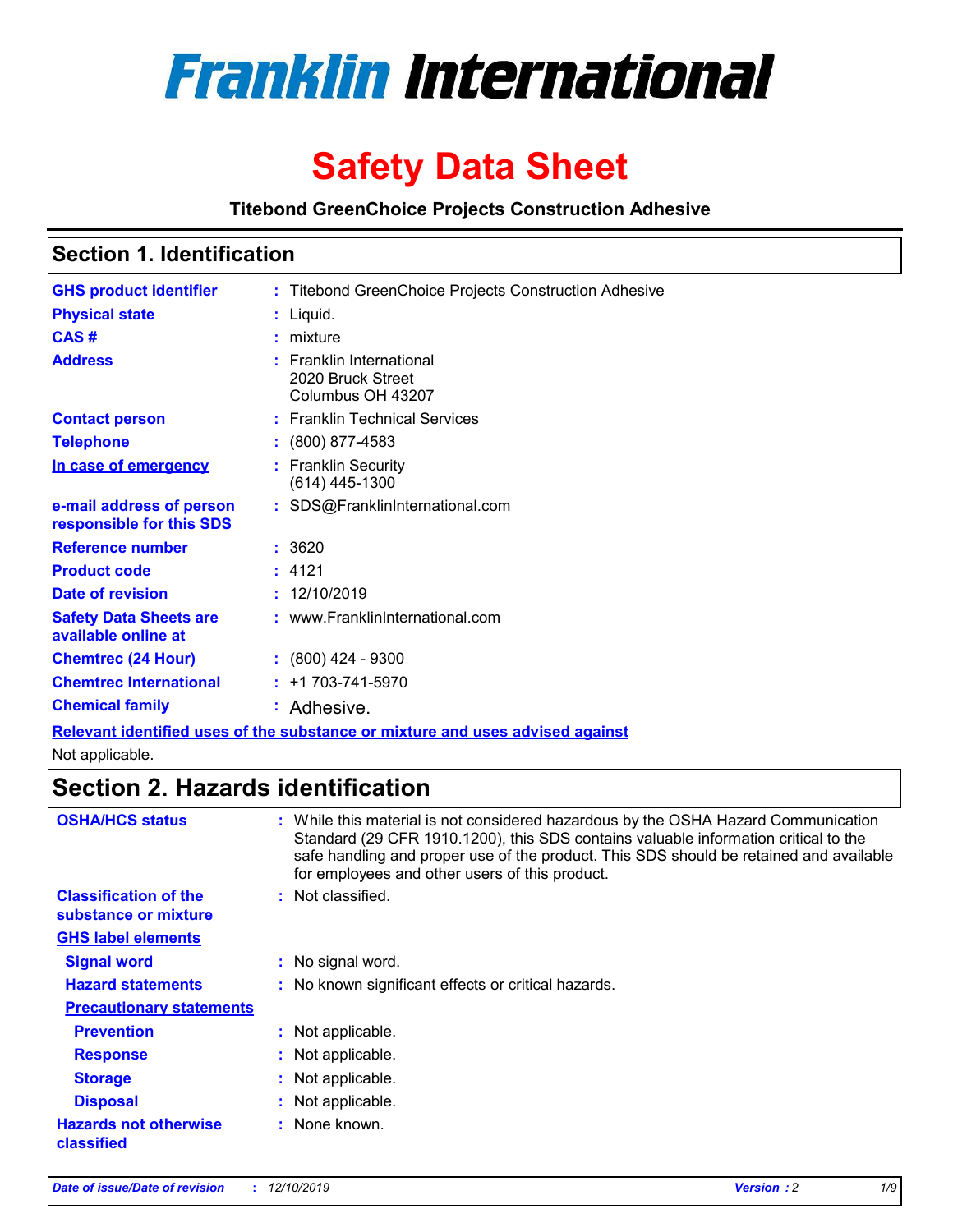# **Section 3. Composition/information on ingredients**

**Substance/mixture :** Mixture

Any concentration shown as a range is to protect confidentiality or is due to batch variation.

**There are no ingredients present which, within the current knowledge of the supplier and in the concentrations applicable, are classified as hazardous to health or the environment and hence require reporting in this section. Occupational exposure limits, if available, are listed in Section 8.**

### **Section 4. First aid measures**

| <b>Description of necessary first aid measures</b> |                                                                                                                                                                                                                                                                                                                                                |
|----------------------------------------------------|------------------------------------------------------------------------------------------------------------------------------------------------------------------------------------------------------------------------------------------------------------------------------------------------------------------------------------------------|
| <b>Eye contact</b>                                 | Immediately flush eyes with plenty of water, occasionally lifting the upper and lower<br>eyelids. Check for and remove any contact lenses. Get medical attention if irritation<br>occurs.                                                                                                                                                      |
| <b>Inhalation</b>                                  | : Remove victim to fresh air and keep at rest in a position comfortable for breathing. Get<br>medical attention if needed.                                                                                                                                                                                                                     |
| <b>Skin contact</b>                                | : Flush contaminated skin with plenty of water. Remove contaminated clothing and<br>shoes. Get medical attention if needed.                                                                                                                                                                                                                    |
| <b>Ingestion</b>                                   | : Wash out mouth with water. Remove victim to fresh air and keep at rest in a position<br>comfortable for breathing. If material has been swallowed and the exposed person is<br>conscious, give small quantities of water to drink. Do not induce vomiting unless<br>directed to do so by medical personnel. Get medical attention if needed. |
| Most important symptoms/effects, acute and delayed |                                                                                                                                                                                                                                                                                                                                                |
| <b>Potential acute health effects</b>              |                                                                                                                                                                                                                                                                                                                                                |
| <b>Eye contact</b>                                 | : This product may irritate eyes upon contact.                                                                                                                                                                                                                                                                                                 |
| <b>Inhalation</b>                                  | : No known significant effects or critical hazards.                                                                                                                                                                                                                                                                                            |
| <b>Skin contact</b>                                | : No known significant effects or critical hazards.                                                                                                                                                                                                                                                                                            |
| <b>Ingestion</b>                                   | : No known significant effects or critical hazards.                                                                                                                                                                                                                                                                                            |
| <b>Over-exposure signs/symptoms</b>                |                                                                                                                                                                                                                                                                                                                                                |
| <b>Eye contact</b>                                 | : No specific data.                                                                                                                                                                                                                                                                                                                            |
| <b>Inhalation</b>                                  | : No specific data.                                                                                                                                                                                                                                                                                                                            |
| <b>Skin contact</b>                                | : No specific data.                                                                                                                                                                                                                                                                                                                            |
| <b>Ingestion</b>                                   | : No specific data.                                                                                                                                                                                                                                                                                                                            |
|                                                    | Indication of immediate medical attention and special treatment needed, if necessary                                                                                                                                                                                                                                                           |
| <b>Notes to physician</b>                          | : Treat symptomatically. Contact poison treatment specialist immediately if large<br>quantities have been ingested or inhaled.                                                                                                                                                                                                                 |
| <b>Specific treatments</b>                         | : No specific treatment.                                                                                                                                                                                                                                                                                                                       |
| <b>Protection of first-aiders</b>                  | : No action shall be taken involving any personal risk or without suitable training.                                                                                                                                                                                                                                                           |
|                                                    |                                                                                                                                                                                                                                                                                                                                                |

**See toxicological information (Section 11)**

### **Section 5. Fire-fighting measures**

| <b>Extinguishing media</b>                           |                                                                                       |
|------------------------------------------------------|---------------------------------------------------------------------------------------|
| <b>Suitable extinguishing</b><br>media               | : Use an extinguishing agent suitable for the surrounding fire.                       |
| <b>Unsuitable extinguishing</b><br>media             | : None known.                                                                         |
| <b>Specific hazards arising</b><br>from the chemical | : In a fire or if heated, a pressure increase will occur and the container may burst. |
| <b>Hazardous thermal</b><br>decomposition products   | : No specific data.                                                                   |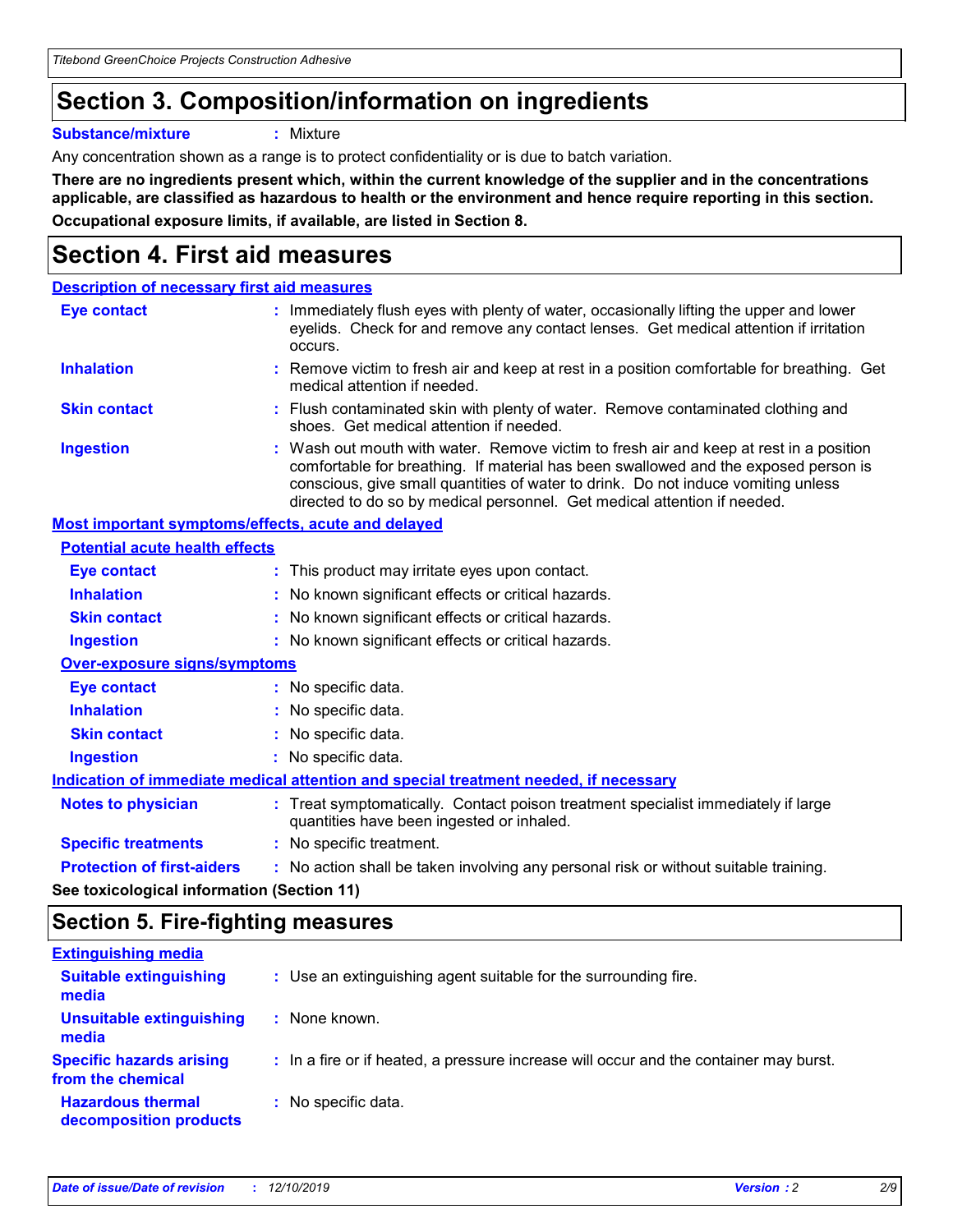### **Section 5. Fire-fighting measures**

| <b>Special protective actions</b><br>for fire-fighters   | : Promptly isolate the scene by removing all persons from the vicinity of the incident if<br>there is a fire. No action shall be taken involving any personal risk or without suitable<br>training. |
|----------------------------------------------------------|-----------------------------------------------------------------------------------------------------------------------------------------------------------------------------------------------------|
| <b>Special protective</b><br>equipment for fire-fighters | : Fire-fighters should wear appropriate protective equipment and self-contained breathing<br>apparatus (SCBA) with a full face-piece operated in positive pressure mode.                            |

### **Section 6. Accidental release measures**

| <b>Personal precautions, protective equipment and emergency procedures</b>                                                                                                                                                                                                                                                                                                                                                                                                                                                                                                                 |
|--------------------------------------------------------------------------------------------------------------------------------------------------------------------------------------------------------------------------------------------------------------------------------------------------------------------------------------------------------------------------------------------------------------------------------------------------------------------------------------------------------------------------------------------------------------------------------------------|
| : No action shall be taken involving any personal risk or without suitable training.<br>Evacuate surrounding areas. Keep unnecessary and unprotected personnel from<br>entering. Do not touch or walk through spilled material. Put on appropriate personal<br>protective equipment.                                                                                                                                                                                                                                                                                                       |
| If specialized clothing is required to deal with the spillage, take note of any information in<br>Section 8 on suitable and unsuitable materials. See also the information in "For non-<br>emergency personnel".                                                                                                                                                                                                                                                                                                                                                                           |
| : Avoid dispersal of spilled material and runoff and contact with soil, waterways, drains<br>and sewers. Inform the relevant authorities if the product has caused environmental<br>pollution (sewers, waterways, soil or air).                                                                                                                                                                                                                                                                                                                                                            |
| <b>Methods and materials for containment and cleaning up</b>                                                                                                                                                                                                                                                                                                                                                                                                                                                                                                                               |
| : Stop leak if without risk. Move containers from spill area. Dilute with water and mop up<br>if water-soluble. Alternatively, or if water-insoluble, absorb with an inert dry material and<br>place in an appropriate waste disposal container. Dispose of via a licensed waste<br>disposal contractor.                                                                                                                                                                                                                                                                                   |
| : Stop leak if without risk. Move containers from spill area. Prevent entry into sewers,<br>water courses, basements or confined areas. Wash spillages into an effluent treatment<br>plant or proceed as follows. Contain and collect spillage with non-combustible,<br>absorbent material e.g. sand, earth, vermiculite or diatomaceous earth and place in<br>container for disposal according to local regulations (see Section 13). Dispose of via a<br>licensed waste disposal contractor. Note: see Section 1 for emergency contact<br>information and Section 13 for waste disposal. |
| ÷.                                                                                                                                                                                                                                                                                                                                                                                                                                                                                                                                                                                         |

### **Section 7. Handling and storage**

### **Precautions for safe handling**

| <b>Protective measures</b>                                                       | : Put on appropriate personal protective equipment (see Section 8).                                                                                                                                                                                                                                                                                                                                                                                                                                                                                                                                                                                                |
|----------------------------------------------------------------------------------|--------------------------------------------------------------------------------------------------------------------------------------------------------------------------------------------------------------------------------------------------------------------------------------------------------------------------------------------------------------------------------------------------------------------------------------------------------------------------------------------------------------------------------------------------------------------------------------------------------------------------------------------------------------------|
| <b>Advice on general</b><br>occupational hygiene                                 | Eating, drinking and smoking should be prohibited in areas where this material is<br>handled, stored and processed. Workers should wash hands and face before eating,<br>drinking and smoking. Remove contaminated clothing and protective equipment before<br>entering eating areas. See also Section 8 for additional information on hygiene<br>measures.                                                                                                                                                                                                                                                                                                        |
| <b>Conditions for safe storage,</b><br>including any<br><b>incompatibilities</b> | Do not store below the following temperature: $4.4444^{\circ}C(40^{\circ}F)$ . Store in accordance<br>with local regulations. Store in original container protected from direct sunlight in a dry,<br>cool and well-ventilated area, away from incompatible materials (see Section 10) and<br>food and drink. Keep container tightly closed and sealed until ready for use. Containers<br>that have been opened must be carefully resealed and kept upright to prevent leakage.<br>Do not store in unlabeled containers. Use appropriate containment to avoid<br>environmental contamination. See Section 10 for incompatible materials before<br>handling or use. |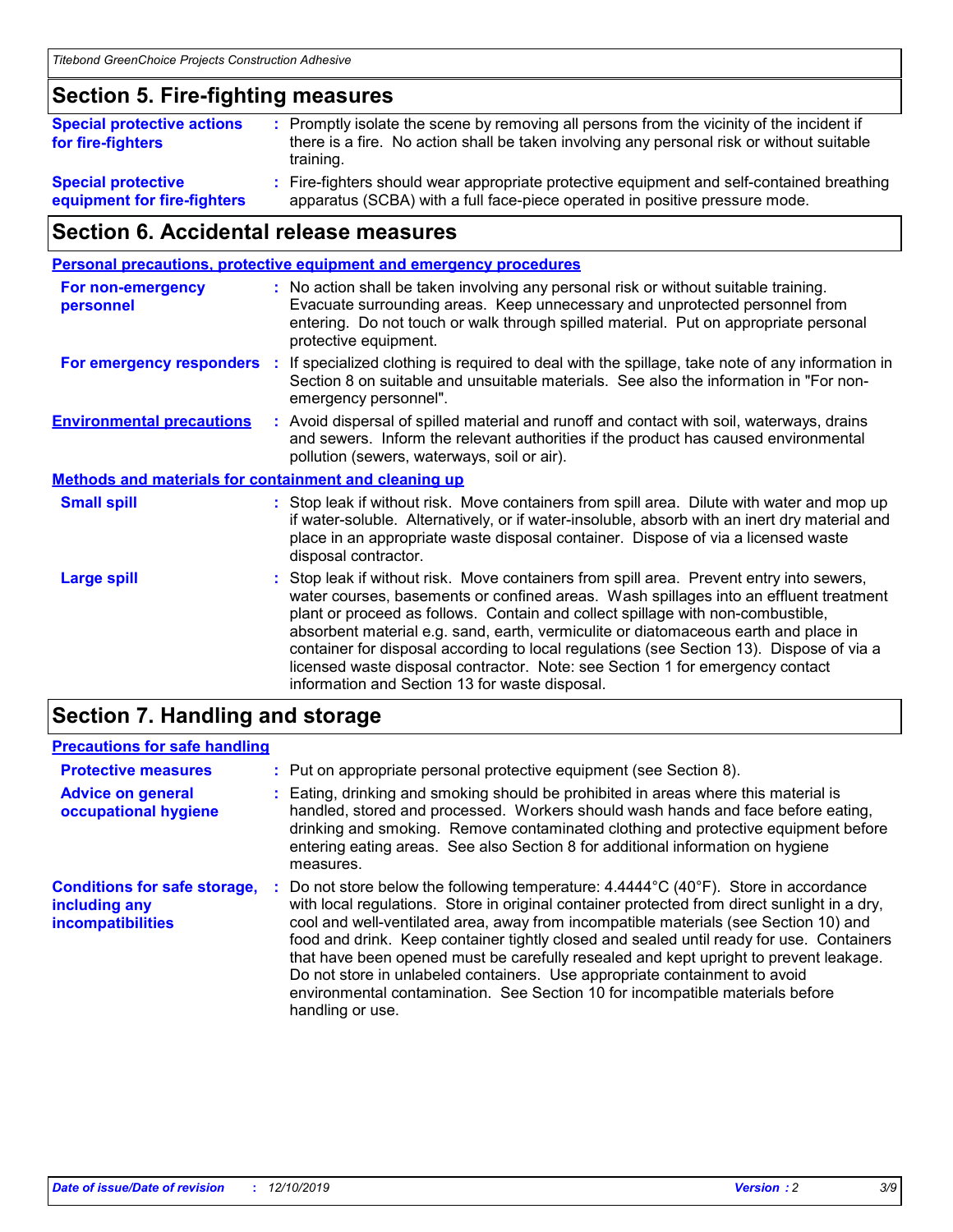# **Section 8. Exposure controls/personal protection**

#### **Control parameters**

| <b>Occupational exposure limits</b><br>None.      |    |                                                                                                                                                                                                                                                                                                                                                                                                   |
|---------------------------------------------------|----|---------------------------------------------------------------------------------------------------------------------------------------------------------------------------------------------------------------------------------------------------------------------------------------------------------------------------------------------------------------------------------------------------|
| <b>Appropriate engineering</b><br><b>controls</b> |    | : Good general ventilation should be sufficient to control worker exposure to airborne<br>contaminants.                                                                                                                                                                                                                                                                                           |
| <b>Environmental exposure</b><br><b>controls</b>  | ÷. | Emissions from ventilation or work process equipment should be checked to ensure<br>they comply with the requirements of environmental protection legislation. In some<br>cases, fume scrubbers, filters or engineering modifications to the process equipment<br>will be necessary to reduce emissions to acceptable levels.                                                                     |
| <b>Individual protection measures</b>             |    |                                                                                                                                                                                                                                                                                                                                                                                                   |
| <b>Hygiene measures</b>                           |    | : Wash hands, forearms and face thoroughly after handling chemical products, before<br>eating, smoking and using the lavatory and at the end of the working period.<br>Appropriate techniques should be used to remove potentially contaminated clothing.<br>Wash contaminated clothing before reusing. Ensure that eyewash stations and safety<br>showers are close to the workstation location. |
| <b>Eye/face protection</b>                        |    | : Safety eyewear complying with an approved standard should be used when a risk<br>assessment indicates this is necessary to avoid exposure to liquid splashes, mists,<br>gases or dusts. If contact is possible, the following protection should be worn, unless<br>the assessment indicates a higher degree of protection: safety glasses with side-<br>shields.                                |
| <b>Skin protection</b>                            |    |                                                                                                                                                                                                                                                                                                                                                                                                   |
| <b>Hand protection</b>                            |    | : Chemical-resistant, impervious gloves complying with an approved standard should be<br>worn at all times when handling chemical products if a risk assessment indicates this is<br>necessary.                                                                                                                                                                                                   |
| <b>Body protection</b>                            |    | : Personal protective equipment for the body should be selected based on the task being<br>performed and the risks involved and should be approved by a specialist before<br>handling this product.                                                                                                                                                                                               |
| <b>Other skin protection</b>                      |    | : Appropriate footwear and any additional skin protection measures should be selected<br>based on the task being performed and the risks involved and should be approved by a<br>specialist before handling this product.                                                                                                                                                                         |
| <b>Respiratory protection</b>                     |    | Based on the hazard and potential for exposure, select a respirator that meets the<br>appropriate standard or certification. Respirators must be used according to a<br>respiratory protection program to ensure proper fitting, training, and other important<br>aspects of use.                                                                                                                 |

# **Section 9. Physical and chemical properties**

| <b>Appearance</b>                                                       |                                                                    |
|-------------------------------------------------------------------------|--------------------------------------------------------------------|
| <b>Physical state</b>                                                   | : Liquid. [Paste.]                                                 |
| <b>Color</b>                                                            | $:$ Beige.                                                         |
| <b>Odor</b>                                                             | $:$ Not available.                                                 |
| <b>Odor threshold</b>                                                   | $:$ Not available.                                                 |
| рH                                                                      | :7                                                                 |
| <b>Melting point</b>                                                    | $:$ Not available.                                                 |
| <b>Boiling point</b>                                                    | : $100^{\circ}$ C (212 $^{\circ}$ F)                               |
| <b>Flash point</b>                                                      | : Closed cup: $>93.333^{\circ}$ C ( $>200^{\circ}$ F) [Setaflash.] |
| <b>Evaporation rate</b>                                                 | $:$ <1 (butyl acetate = 1)                                         |
| <b>Flammability (solid, gas)</b>                                        | $:$ Not available.                                                 |
| <b>Lower and upper explosive : Not available.</b><br>(flammable) limits |                                                                    |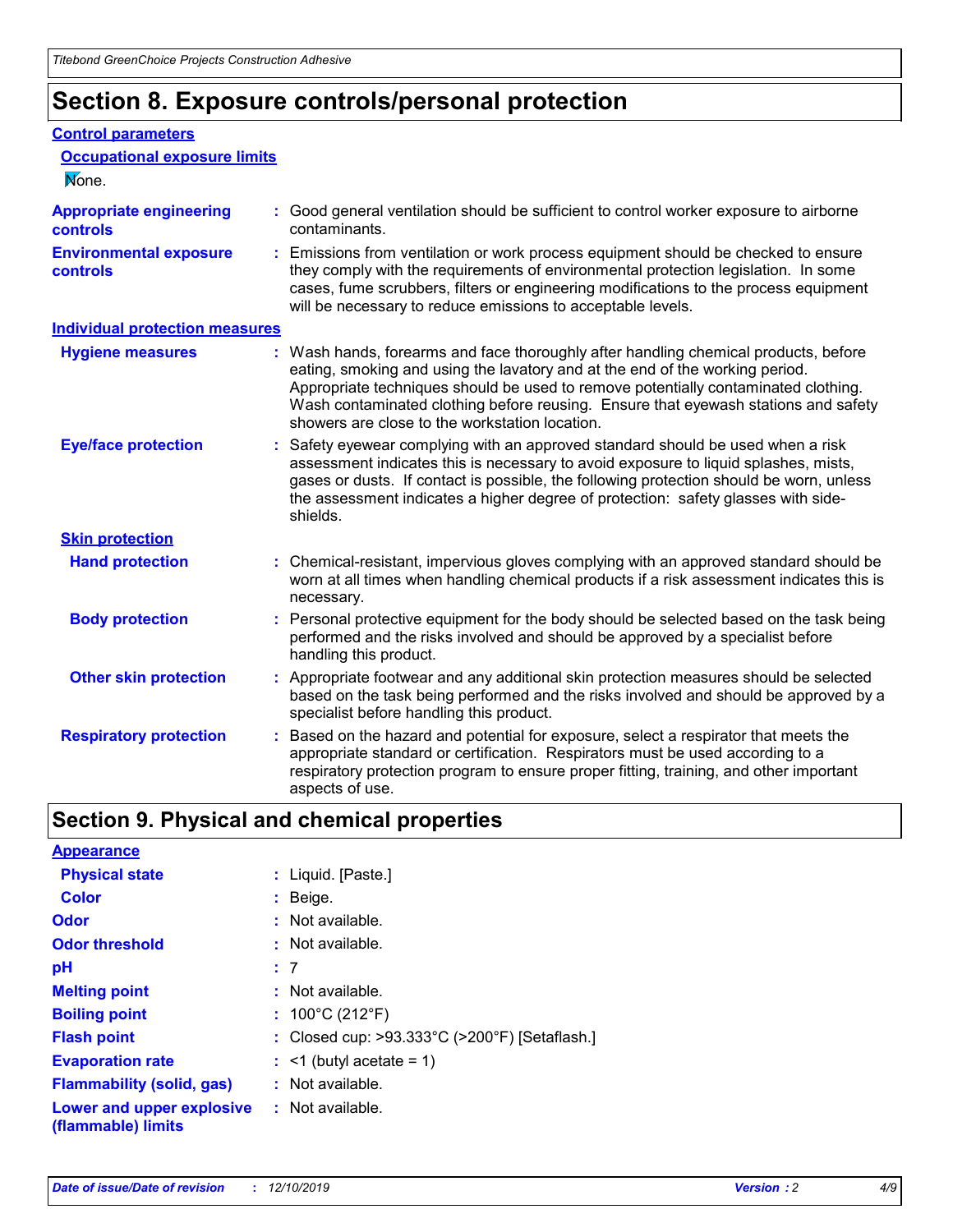### **Section 9. Physical and chemical properties**

| <b>VOC (less water, less</b><br>exempt solvents)  |    | : 33.18 q/l        |
|---------------------------------------------------|----|--------------------|
| <b>Volatility</b>                                 |    | : 26% (w/w)        |
| <b>Vapor density</b>                              |    | Not available.     |
| <b>Relative density</b>                           |    | : 1.44305          |
| <b>Solubility</b>                                 |    | Not available.     |
| <b>Solubility in water</b>                        |    | Not available.     |
| <b>Partition coefficient: n-</b><br>octanol/water |    | $:$ Not available. |
| <b>Auto-ignition temperature</b>                  |    | : Not available.   |
| <b>Decomposition temperature</b>                  | t. | Not available.     |
| Viscositv                                         |    | Not available.     |

### **Section 10. Stability and reactivity**

| <b>Reactivity</b>                            |    | No specific test data related to reactivity available for this product or its ingredients.              |
|----------------------------------------------|----|---------------------------------------------------------------------------------------------------------|
| <b>Chemical stability</b>                    | ÷. | The product is stable.                                                                                  |
| <b>Possibility of hazardous</b><br>reactions |    | : Under normal conditions of storage and use, hazardous reactions will not occur.                       |
| <b>Conditions to avoid</b>                   |    | : No specific data.                                                                                     |
| <b>Incompatible materials</b>                |    | No specific data.                                                                                       |
| <b>Hazardous decomposition</b><br>products   |    | Under normal conditions of storage and use, hazardous decomposition products should<br>not be produced. |

# **Section 11. Toxicological information**

### **Information on toxicological effects**

**Acute toxicity Not available.** 

**Irritation/Corrosion**

Not available.

**Conclusion/Summary**

- **Eyes :** This product may irritate eyes upon contact.
- 

**Sensitization**

**Not available.** 

**Mutagenicity** Not available.

**Carcinogenicity** Not available.

**Reproductive toxicity** Not available.

**Teratogenicity** Not available.

- **Skin :** Prolonged or repeated contact can defat the skin and lead to irritation, cracking and/or dermatitis.
- **Respiratory <b>:** Inhalation of oil mist or vapors at elevated temperatures may cause respiratory irritation.
	-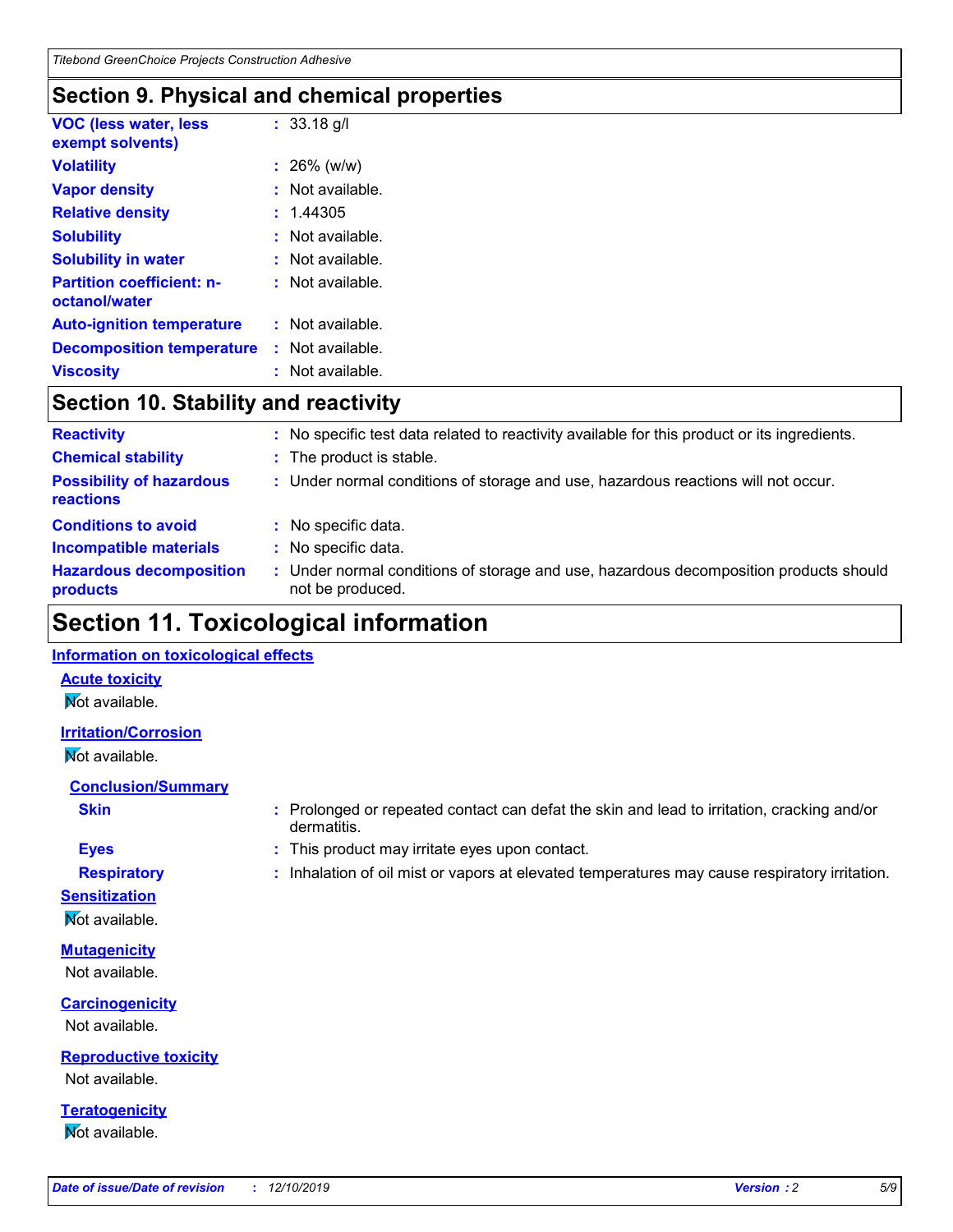# **Section 11. Toxicological information**

| <b>Specific target organ toxicity (single exposure)</b><br>Not available.   |                                                                                              |
|-----------------------------------------------------------------------------|----------------------------------------------------------------------------------------------|
| <b>Specific target organ toxicity (repeated exposure)</b><br>Not available. |                                                                                              |
| <b>Aspiration hazard</b><br>Not available.                                  |                                                                                              |
| <b>Information on the likely</b><br>routes of exposure                      | : Routes of entry anticipated: Oral, Inhalation.<br>Routes of entry not anticipated: Dermal. |
| <b>Potential acute health effects</b>                                       |                                                                                              |
| <b>Eye contact</b>                                                          | : This product may irritate eyes upon contact.                                               |
| <b>Inhalation</b>                                                           | : No known significant effects or critical hazards.                                          |
| <b>Skin contact</b>                                                         | : No known significant effects or critical hazards.                                          |
| <b>Ingestion</b>                                                            | : No known significant effects or critical hazards.                                          |
|                                                                             | <b>Symptoms related to the physical, chemical and toxicological characteristics</b>          |
| <b>Eye contact</b>                                                          | : No specific data.                                                                          |
| <b>Inhalation</b>                                                           | : No specific data.                                                                          |
| <b>Skin contact</b>                                                         | : No specific data.                                                                          |
| <b>Ingestion</b>                                                            | : No specific data.                                                                          |
|                                                                             | Delayed and immediate effects and also chronic effects from short and long term exposure     |
| <b>Short term exposure</b>                                                  |                                                                                              |
| <b>Potential immediate</b><br>effects                                       | : Not available.                                                                             |
| <b>Potential delayed effects</b>                                            | : Not available.                                                                             |
| <b>Long term exposure</b>                                                   |                                                                                              |
| <b>Potential immediate</b><br>effects                                       | : Not available.                                                                             |
| <b>Potential delayed effects</b>                                            | : Not available.                                                                             |
| <b>Potential chronic health effects</b><br>Not available.                   |                                                                                              |
| General                                                                     | : No known significant effects or critical hazards.                                          |
| <b>Carcinogenicity</b>                                                      | : No known significant effects or critical hazards.                                          |
| <b>Mutagenicity</b>                                                         | No known significant effects or critical hazards.                                            |
| <b>Teratogenicity</b>                                                       | No known significant effects or critical hazards.                                            |
| <b>Developmental effects</b>                                                | No known significant effects or critical hazards.                                            |
| <b>Fertility effects</b>                                                    | No known significant effects or critical hazards.                                            |
| <b>Numerical measures of toxicity</b>                                       |                                                                                              |
| <b>Acute toxicity estimates</b>                                             |                                                                                              |
| Not available.                                                              |                                                                                              |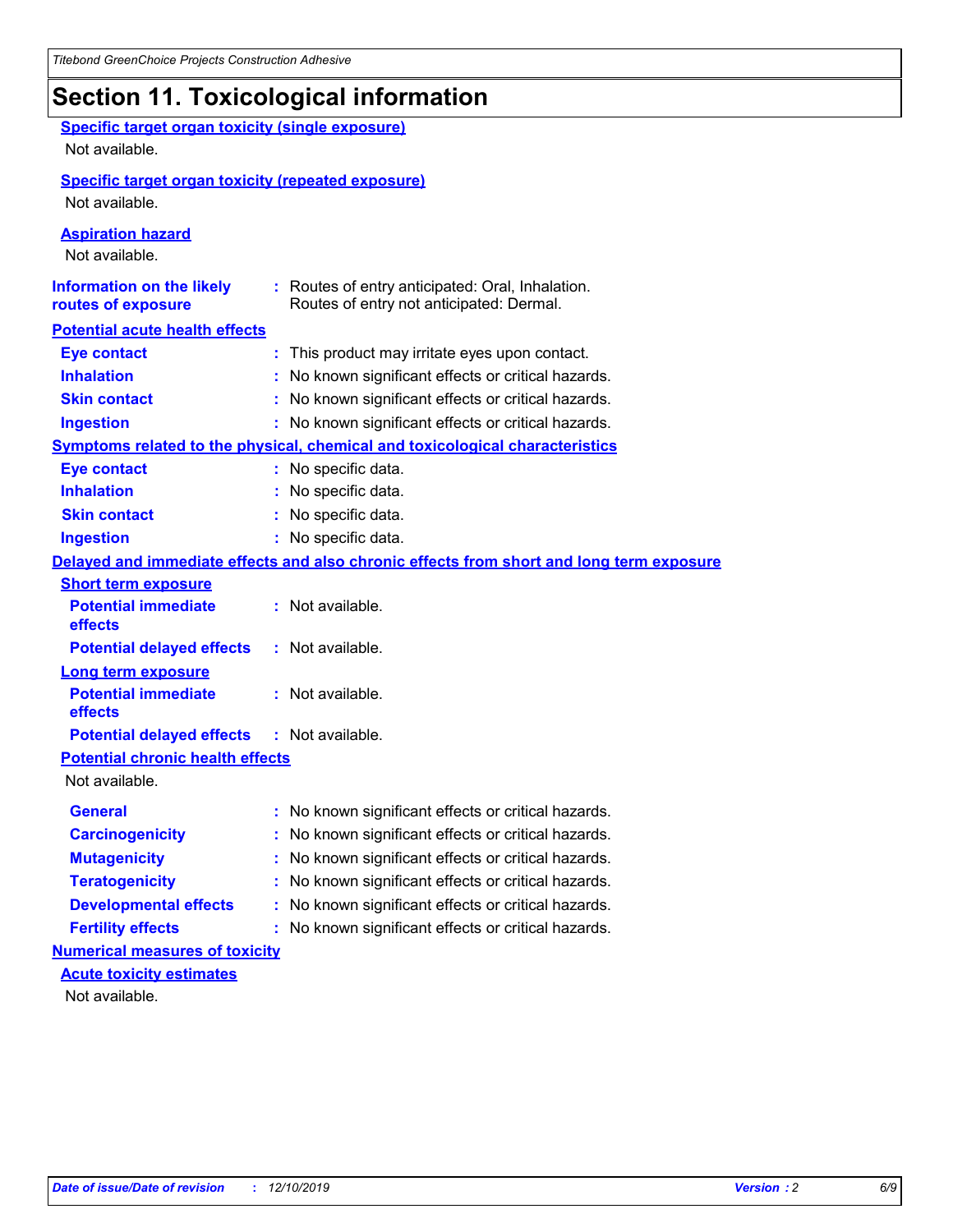# **Section 12. Ecological information**

#### **Toxicity**

**Not available.** 

#### **Persistence and degradability**

**Bioaccumulative potential** Not available.

Not available.

| <b>Mobility in soil</b>                                       |                                                     |
|---------------------------------------------------------------|-----------------------------------------------------|
| <b>Soil/water partition</b><br>coefficient (K <sub>oc</sub> ) | : Not available.                                    |
| <b>Other adverse effects</b>                                  | : No known significant effects or critical hazards. |

### **Section 13. Disposal considerations**

The generation of waste should be avoided or minimized wherever possible. Disposal of this product, solutions and any by-products should at all times comply with the requirements of environmental protection and waste disposal legislation and any regional local authority requirements. Dispose of surplus and non-recyclable products via a licensed waste disposal contractor. Waste should not be disposed of untreated to the sewer unless fully compliant with the requirements of all authorities with jurisdiction. Waste packaging should be recycled. Incineration or landfill should only be considered when recycling is not feasible. This material and its container must be disposed of in a safe way. Empty containers or liners may retain some product residues. Avoid dispersal of spilled material and runoff and contact with soil, waterways, drains and sewers. **Disposal methods :**

## **Section 14. Transport information**

|                                      | <b>DOT</b><br><b>Classification</b> | <b>TDG</b><br><b>Classification</b> | <b>Mexico</b><br><b>Classification</b> | <b>ADR/RID</b>               | <b>IMDG</b>              | <b>IATA</b>              |
|--------------------------------------|-------------------------------------|-------------------------------------|----------------------------------------|------------------------------|--------------------------|--------------------------|
| <b>UN number</b>                     | Not regulated.                      | Not regulated.                      | Not regulated.                         | Not regulated.               | Not regulated.           | Not regulated.           |
| <b>UN proper</b><br>shipping name    |                                     |                                     |                                        |                              |                          |                          |
| <b>Transport</b><br>hazard class(es) | $\overline{\phantom{m}}$            | $\overline{\phantom{0}}$            | $\qquad \qquad$                        | $\qquad \qquad \blacksquare$ | $\overline{\phantom{0}}$ | $\overline{\phantom{0}}$ |
| <b>Packing group</b>                 | $\overline{\phantom{a}}$            | -                                   |                                        | -                            |                          | -                        |
| <b>Environmental</b><br>hazards      | No.                                 | No.                                 | No.                                    | No.                          | No.                      | No.                      |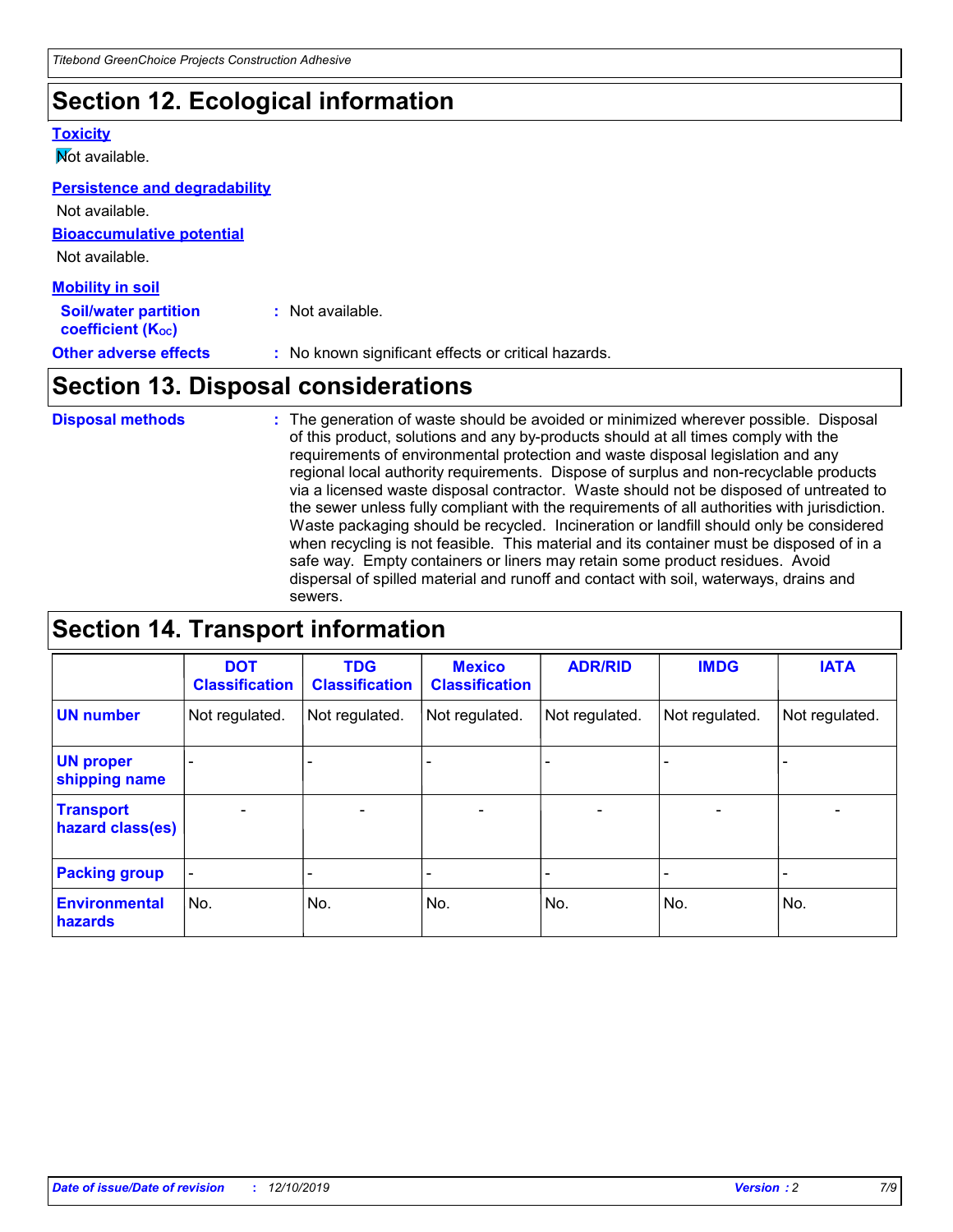## **Section 15. Regulatory information**

#### **U.S. Federal regulations**

#### **SARA 302/304**

#### **Composition/information on ingredients**

No products were found.

| SARA 304 RQ | Not applicable. |
|-------------|-----------------|
|-------------|-----------------|

**SARA 311/312**

**Classification :** Not applicable.

**Composition/information on ingredients**

No products were found.

#### **State regulations**

| <b>Massachusetts</b>       | : None of the components are listed. |
|----------------------------|--------------------------------------|
| <b>New York</b>            | : None of the components are listed. |
| <b>New Jersey</b>          | : None of the components are listed. |
| <b>Pennsylvania</b>        | : None of the components are listed. |
| <b>California Prop. 65</b> |                                      |

This product does not require a Safe Harbor warning under California Prop. 65.

#### **International regulations**

|             | <b>Chemical Weapon Convention List Schedules I, II &amp; III Chemicals</b> |  |  |  |
|-------------|----------------------------------------------------------------------------|--|--|--|
| Not listed. |                                                                            |  |  |  |

#### **Montreal Protocol**

Not listed.

**Stockholm Convention on Persistent Organic Pollutants**

Not listed.

#### **UNECE Aarhus Protocol on POPs and Heavy Metals**

Not listed.

#### **Inventory list**

**United States TSCA 8(b)**

**China :** All components are listed or exempted.

**inventory**

**:** All components are active or exempted.

## **Section 16. Other information**

**Hazardous Material Information System (U.S.A.)**



**Caution: HMIS® ratings are based on a 0-4 rating scale, with 0 representing minimal hazards or risks, and 4 representing significant hazards or risks. Although HMIS® ratings and the associated label are not required on SDSs or products leaving a facility under 29 CFR 1910.1200, the preparer may choose to provide them. HMIS® ratings are to be used with a fully implemented HMIS® program. HMIS® is a registered trademark and service mark of the American Coatings Association, Inc.**